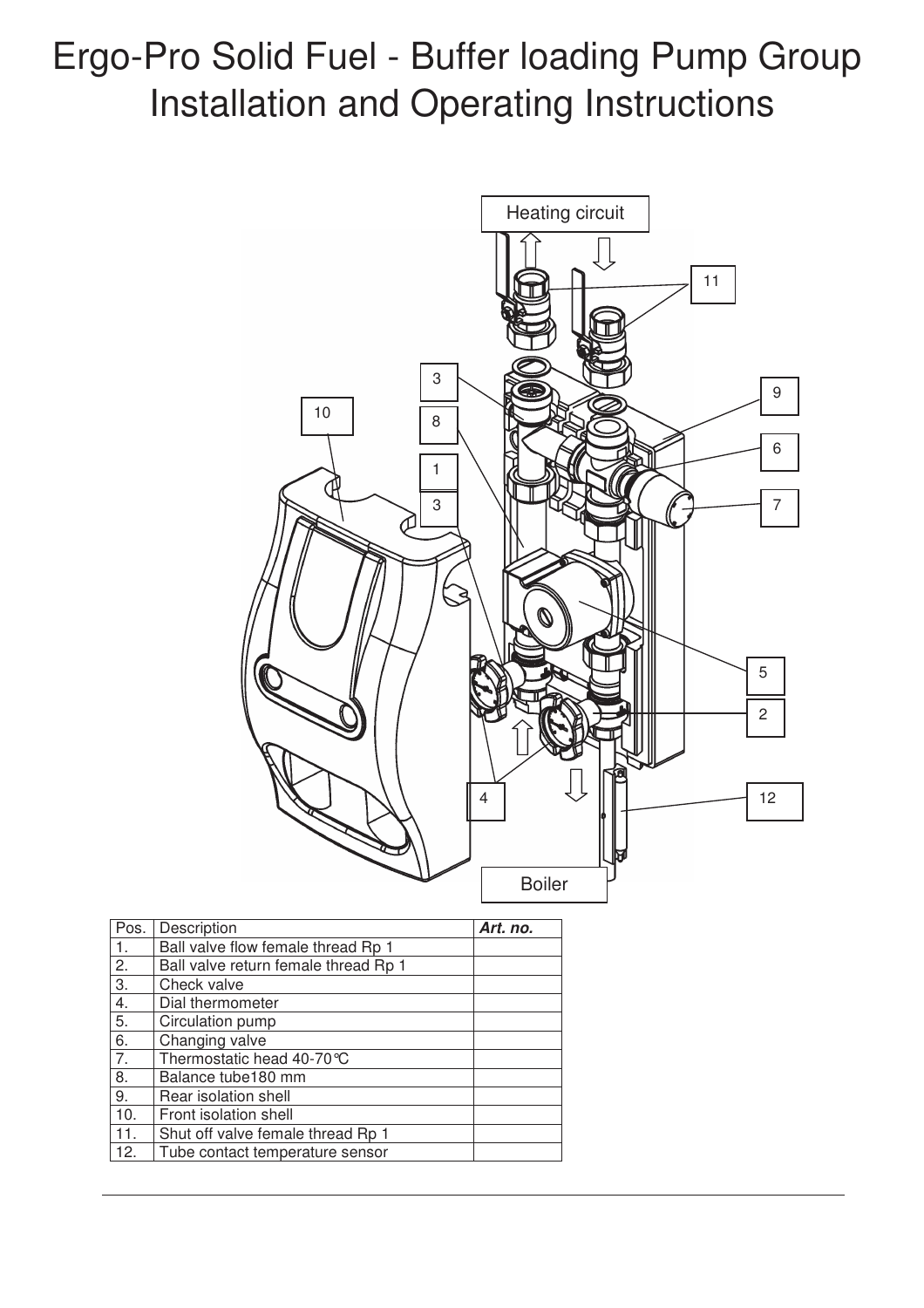| <b>Technical data</b>     |                                      |  |  |  |  |
|---------------------------|--------------------------------------|--|--|--|--|
| Working pressure:         | max. 3 bar                           |  |  |  |  |
| Medium temperature:       | max. 115 $\degree$ C                 |  |  |  |  |
| Medium:                   | Heating water                        |  |  |  |  |
| Dimension/thermal rating: | DN 25 / max.20 kW                    |  |  |  |  |
|                           | with $\Delta t$ 20 K, $v_{max}$ 1m/s |  |  |  |  |
| Sealings:                 | asbestos-free, flat sealing          |  |  |  |  |
|                           | screwing, nuts G1 1/2                |  |  |  |  |
| Connections               |                                      |  |  |  |  |
| towards the boiler        | Female therad Rp 1                   |  |  |  |  |
| towards the heating       | Female thread Rp 1                   |  |  |  |  |
| circuit                   |                                      |  |  |  |  |
| Materials:                |                                      |  |  |  |  |
|                           |                                      |  |  |  |  |
| Housing:                  | CW 617 N (2.0402)                    |  |  |  |  |
| Connecting pieces         | CW 614 N (2.0401)                    |  |  |  |  |
| Isolation                 | EPP foam                             |  |  |  |  |
| Thermal conductivity:     | 0,038 W/mK                           |  |  |  |  |

## **Application**

The pump group PGF-V is a particularly developed, economic and time-saving solution for connecting a solid fuel boiler with a buffer tank.

The pump group is apt for circulation pumps with an overall length of 180 mm and flat sealing screwing G 1½ .

The boiler is heated up very quickly with the aid of a thermostatic changing valve. To avoid a loss of heat the pump group is equipped with an isolation made of EPP foam. To avoid a loss of heat the pump group is equipped with an isolation made of EPP foam.



| A | Punching holes for wall holder                                         |
|---|------------------------------------------------------------------------|
|   | $\mathbf{B}$ Punching holes for cable guiding behind the pump group    |
|   | $\mathsf{C}$   Cable guiding for pump cables in case of wall fastening |

### **Packaging for transport and protection on construction sites**

#### **Transport**

Press in suspension clip (D) gemäß nebenstehender Abbildung eindrücken aber nicht entfernen **Protection on construction sites** 

After the installation of the pump group the packaging can still be used as protection on the construction site. Thereto remove the grey parts (E) and the clips (F).

Stow the pump cable away and push the packaging sideways onto the pump group. Close it with the cover  $(G)$ .

In case of pump groups with wall holder remove also part (H).

In case of installation of two pump groups mounted on a collector the covers of the packaging have to be opposite to be put in the opposite packaging.

In case of an additional wall holder the cover on the corresponding site has to be removed as well as part  $(J).$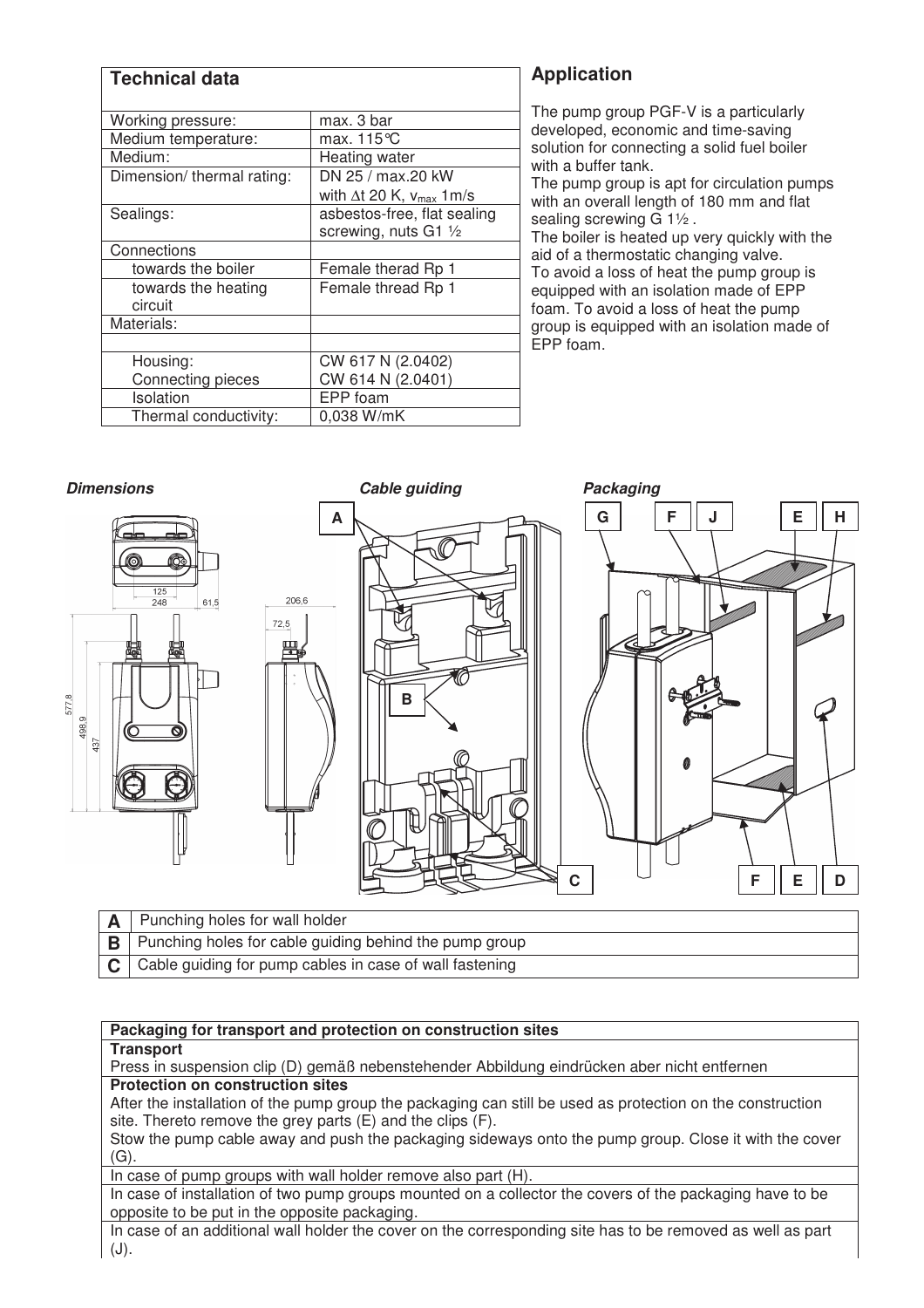### **Function**

In phase of heating up of the solid fuel boiler heating water on the flow side is diverted via the short circuit to the changing valve mounted on the return side. The temperature of the returning heating water (Tr) is lower than the preset temperature on the thermostat Ts (Tr<Ts). The return flow from the buffer tank ist interrupted.

Once the temperature has scaled the preset temperature (Ts) the return flow from the buffer tank to the the boiler is opened by the changing valve. (Tr>Ts)

In the first phase this mechanism of diversion to the return flow helps to heat up the boiler quickly and to avoid that the temperature falls under the dew point and the boiler is in danger of sooting.

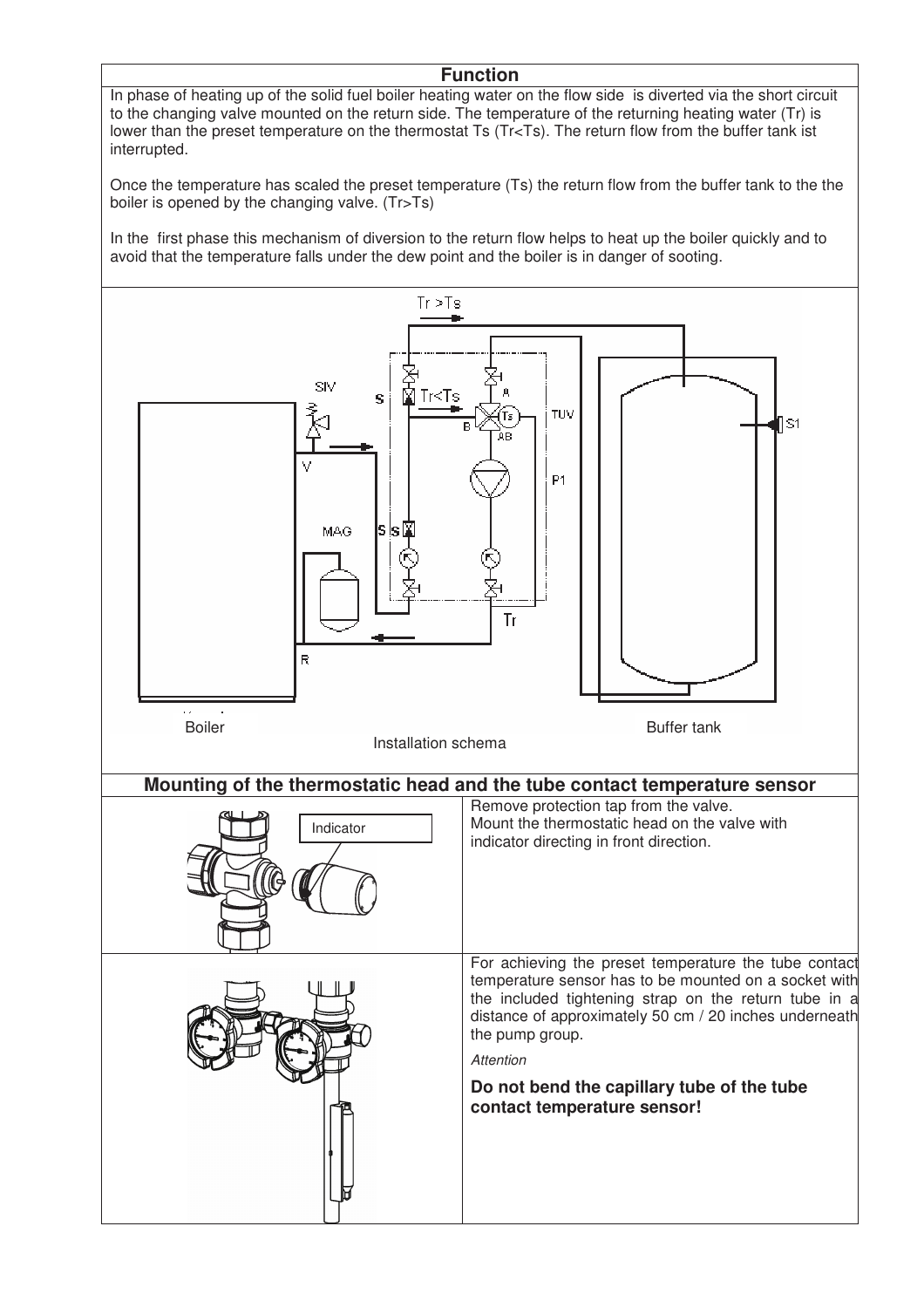| Functioning of the check valve                                                                                                                 |                                                                                                                     |                            |                                                                                                                                     |  |  |  |  |  |
|------------------------------------------------------------------------------------------------------------------------------------------------|---------------------------------------------------------------------------------------------------------------------|----------------------------|-------------------------------------------------------------------------------------------------------------------------------------|--|--|--|--|--|
| Opening pressure of the check valve                                                                                                            |                                                                                                                     |                            | 20 mbar                                                                                                                             |  |  |  |  |  |
|                                                                                                                                                | In order to prevent reverse circulation in the heating circuit a check valve is integrated in the ball valve on the |                            |                                                                                                                                     |  |  |  |  |  |
| flow side and the T piece. The check valve is actuated by turning the handle of the ball valve and the spindle<br>of the T piece respectively. |                                                                                                                     |                            |                                                                                                                                     |  |  |  |  |  |
| Flow                                                                                                                                           | Return                                                                                                              | T piece                    |                                                                                                                                     |  |  |  |  |  |
|                                                                                                                                                |                                                                                                                     |                            |                                                                                                                                     |  |  |  |  |  |
|                                                                                                                                                |                                                                                                                     |                            | Working position                                                                                                                    |  |  |  |  |  |
|                                                                                                                                                |                                                                                                                     | $\sum_{\alpha=1}^{\infty}$ | In order to prevent gravity circulation the valve disk<br>may not be open.                                                          |  |  |  |  |  |
|                                                                                                                                                |                                                                                                                     |                            | Ball valves are open and check valves are closed.                                                                                   |  |  |  |  |  |
|                                                                                                                                                |                                                                                                                     |                            | The slots in the handles of the ball valve are in a<br>vertical position                                                            |  |  |  |  |  |
|                                                                                                                                                |                                                                                                                     |                            | The lever of the shutt valve (Pos.11) are in a vertical<br>position.                                                                |  |  |  |  |  |
| Position «Ball valve open»                                                                                                                     |                                                                                                                     |                            | The slot of the spindle in the T piece is in an<br>horizontal position.                                                             |  |  |  |  |  |
|                                                                                                                                                |                                                                                                                     |                            | Draining                                                                                                                            |  |  |  |  |  |
|                                                                                                                                                |                                                                                                                     |                            | For draining the heating system the disk of the check<br>valve has to be opened slightly.                                           |  |  |  |  |  |
|                                                                                                                                                |                                                                                                                     |                            | The handle of the flow ball valve has to be turned 45°<br>in clockwise direction to open the check valve<br>slightly.               |  |  |  |  |  |
|                                                                                                                                                |                                                                                                                     |                            | The ball valves are open.                                                                                                           |  |  |  |  |  |
| Position «Ball valve slightly open»                                                                                                            |                                                                                                                     |                            | The slot in the spindle of the T piece ist in a vertical<br>position.                                                               |  |  |  |  |  |
|                                                                                                                                                |                                                                                                                     |                            | Maintenance position                                                                                                                |  |  |  |  |  |
|                                                                                                                                                |                                                                                                                     |                            | In case of maintenance (eg exchanging the pump) the<br>handles of both ball valves have to be turned 90° in<br>clockwise direction. |  |  |  |  |  |
|                                                                                                                                                |                                                                                                                     |                            | The slot in the handles has to be in an horizontal<br>position.                                                                     |  |  |  |  |  |
|                                                                                                                                                |                                                                                                                     |                            | The levers of the shut valve are in an horizontal<br>position (Pos.11).                                                             |  |  |  |  |  |
| Position «Ball valve closed»                                                                                                                   |                                                                                                                     |                            |                                                                                                                                     |  |  |  |  |  |